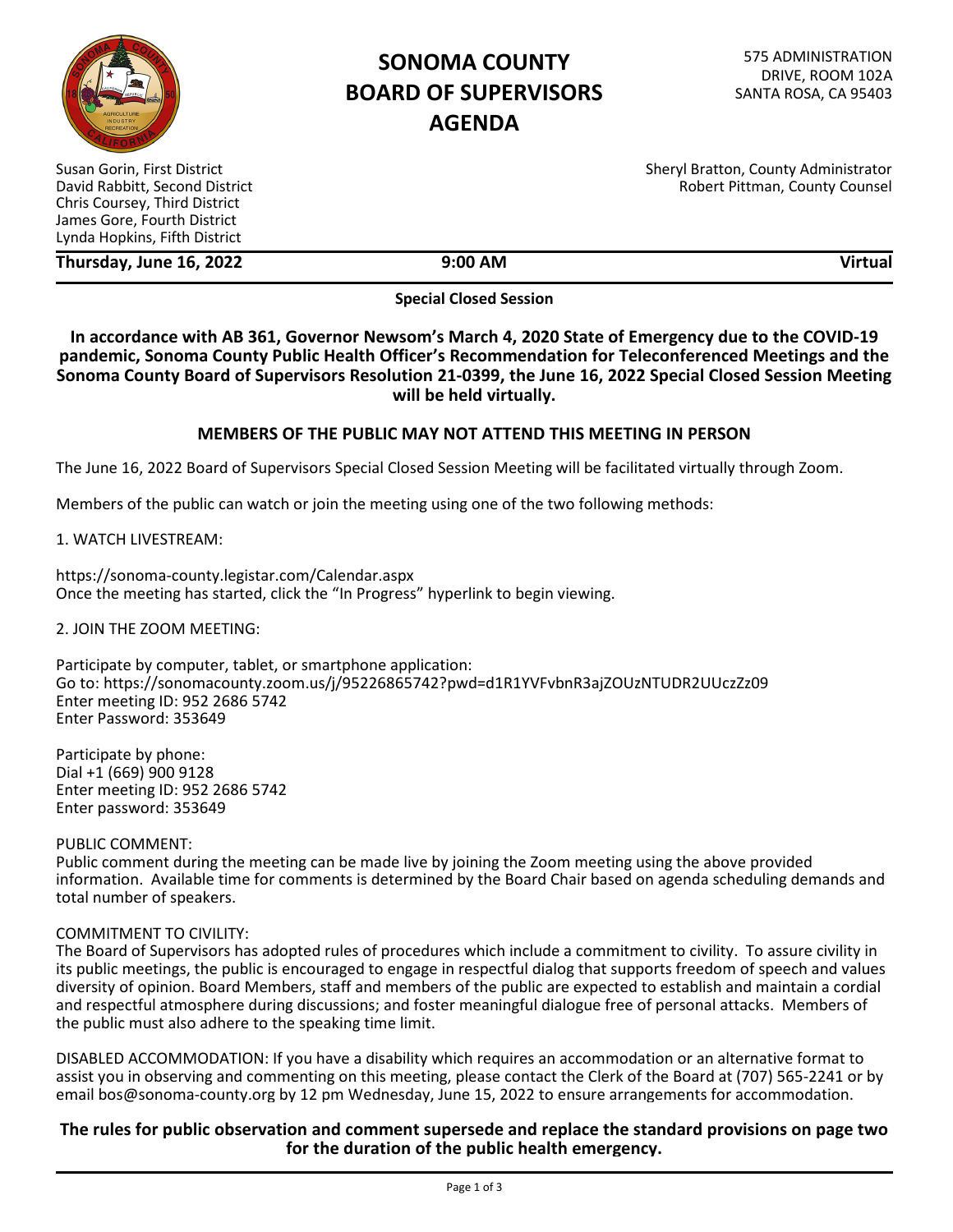This is a simultaneous meeting of the Board of Supervisors of Sonoma County, the Board of Directors of the Sonoma County Water Agency, the Board of Commissioners of the Community Development Commission, the Board of Directors of the Sonoma County Agricultural Preservation and Open Space District, the Sonoma County Public Finance Authority, and as the governing board of all special districts having business on the agenda to be heard this date. The five District Supervisors also serve as the Board of Directors of the Sonoma County Water Agency, the Sonoma County Agricultural Preservation and Open Space District, the Sonoma County Public Finance Authority, and as the Board of Commissioners of the Community Development Commission. Each of the foregoing entities is a separate and distinct legal entity. The Board welcomes you to attend its meetings which are regularly scheduled each Tuesday at 8:30 a.m. Your interest is encouraged and appreciated.

 AGENDAS AND MATERIALS: Agendas and most supporting materials are available on the Board 's website at [https://www.sonoma-county.legistar.com/](https://www.sonoma-county.legistar.com). Due to legal, copyright, privacy or policy considerations, not all materials are posted online. Materials that are not posted are available for public inspection between 8:00 a.m. and 5:00 p.m., Monday through Friday, at 575 Administration Drive, Room 100A, Santa Rosa, CA.

 SUPPLEMENTAL MATERIALS: Materials related to an item on this agenda submitted to the Board after distribution of the agenda packet are available for public inspection in the Board of Supervisors office at 575 Administration Drive, Room 100A, Santa Rosa, CA, during normal business hours.

 DISABLED ACCOMMODATION: If you have a disability which requires an accommodation, an alternative format, or requires another person to assist you while attending this meeting, please contact the Clerk of the Board at (707) 565-2241 or [bos@sonoma-county.org](mailto:bos@sonoma-county.org) as soon as possible to ensure arrangements for accommodation.

 PUBLIC TRANSIT ACCESS TO THE COUNTY ADMINISTRATION CENTER: Sonoma County Transit: Rt. 20, 30, 44, 48, 60, 62; Santa Rosa CityBus: Rt. 14; Golden Gate Transit: Rt. 80. For transit information call (707) 576-RIDE or 1-800-345-RIDE or visit or [http://www.sctransit.com/](http://www.sctransit.com)

 APPROVAL OF THE CONSENT CALENDAR: The Consent Calendar includes routine financial and administrative actions that are usually approved by a single majority vote. There will be no discussion on these items prior to voting on the motion unless Board Members request specific items be discussed and/or removed from the Consent Calendar. There will an opportunity for the public to comment on the consent calendar prior to it being voted upon.

 PUBLIC COMMENT: Any member of the public may address the Board on a matter listed on the agenda. Commenters are requested to fill out a Speaker Card and to come forward to the podium when recognized by the Board Chair. Please state your name and limit your comments to the agenda item under discussion. Available time for comments is determined by the Board Chair based on agenda scheduling demands and total number of speakers.

 LANGUAGE INTERPRETERS: Language services are available at all regular and special Board and Committee meetings if made at least 48 hours in advance of the meeting to help ensure availability. For more information or to request services: Contact (707) 565-2241.

 AVISO EN ESPAÑOL: Servicios de traduccion están disponibles en todas las reuniones regulares y especiales, de la Mesa de Supervisores, si se solicita por lo menos 48 horas antes de la reunión. Para más información o para solicitar servicios,de traduccion llame al (707) 565-2241.

 BOARD CHAMBERS SECURITY SCREENING: Security screening is conducted for all individuals attending Board meetings. Individuals planning to participate in Board meetings are advised to allow extra time to complete the screening process. The full policy can be found at [http://sonomacounty.ca.gov/Board-of-Supervisors/](http://sonomacounty.ca.gov/Board-of-Supervisors)